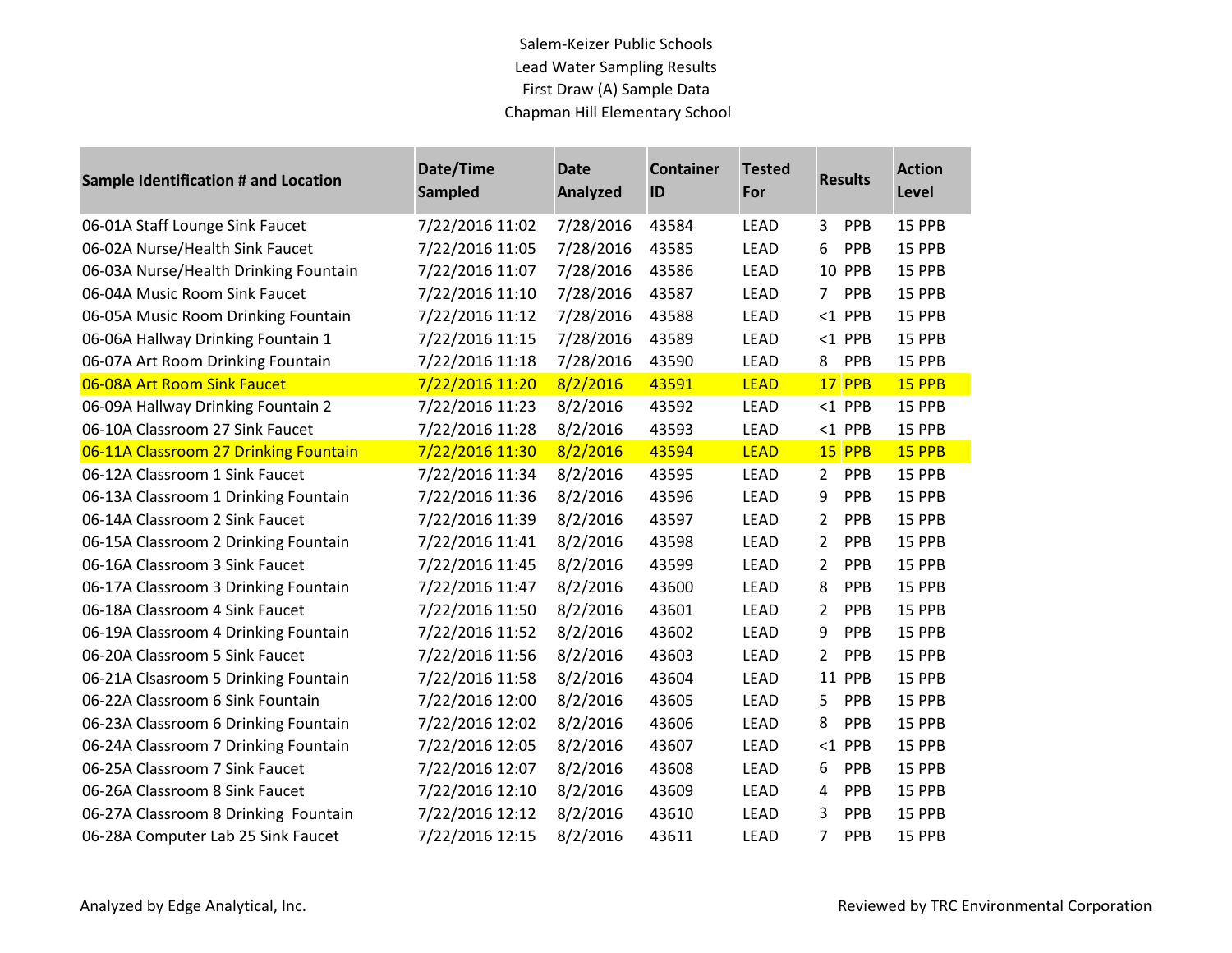| <b>Sample Identification # and Location</b> | Date/Time<br><b>Sampled</b> | <b>Date</b><br><b>Analyzed</b> | <b>Container</b><br>ID | <b>Tested</b><br>For | <b>Results</b>               | <b>Action</b><br>Level |
|---------------------------------------------|-----------------------------|--------------------------------|------------------------|----------------------|------------------------------|------------------------|
| 06-29A Computer Lab 25 Drinking Fountain    | 7/22/2016 12:17             | 8/2/2016                       | 43612                  | <b>LEAD</b>          | 14 PPB                       | 15 PPB                 |
| 06-30A Kitchen Food Prep Sink Faucet        | 7/22/2016 12:20             | 8/2/2016                       | 43613                  | <b>LEAD</b>          | 5.<br>PPB                    | 15 PPB                 |
| 06-31A Classroom 9 Sink Faucet              | 7/22/2016 12:23             | 8/2/2016                       | 43614                  | <b>LEAD</b>          | 4<br><b>PPB</b>              | 15 PPB                 |
| 06-32A Classroom 9 Drinking Fountain        | 7/22/2016 12:25             | 8/2/2016                       | 43615                  | <b>LEAD</b>          | $<$ 1 PPB                    | 15 PPB                 |
| 06-33A Classroom 10 Sink Fountain           | 7/22/2016 12:28             | 8/2/2016                       | 43616                  | <b>LEAD</b>          | PPB<br>3                     | 15 PPB                 |
| 06-34A Classroom 10 Drinking Fountain       | 7/22/2016 12:30             | 8/2/2016                       | 43617                  | LEAD                 | $<$ 1 PPB                    | <b>15 PPB</b>          |
| 06-35A Classroom 20 Sink Faucet             | 7/22/2016 12:34             | 8/2/2016                       | 43618                  | <b>LEAD</b>          | PPB<br>8                     | 15 PPB                 |
| 06-36A Classroom 20 Drinking Fountain       | 7/22/2016 12:36             | 8/2/2016                       | 43619                  | <b>LEAD</b>          | 9<br><b>PPB</b>              | <b>15 PPB</b>          |
| 06-37A Classroom 19 Sink Faucet             | 7/22/2016 12:39             | 8/2/2016                       | 43620                  | <b>LEAD</b>          | 3<br><b>PPB</b>              | 15 PPB                 |
| 06-38A Classroom 19 Drinking Faucet         | 7/22/2016 12:41             | 8/2/2016                       | 43621                  | LEAD                 | 3<br>PPB                     | 15 PPB                 |
| 06-39A Classroom 11 Sink Faucet             | 7/22/2016 12:45             | 8/2/2016                       | 43622                  | LEAD                 | 3<br><b>PPB</b>              | 15 PPB                 |
| 06-40A Classroom 11 Drinking Fountain       | 7/22/2016 12:47             | 8/2/2016                       | 43623                  | <b>LEAD</b>          | 3<br><b>PPB</b>              | 15 PPB                 |
| 06-41A Classroom 12 Sink Faucet             | 7/22/2016 12:49             | 8/2/2016                       | 43624                  | <b>LEAD</b>          | 2<br>PPB                     | 15 PPB                 |
| 06-42A Classroom 12 Drinking Fountain       | 7/22/2016 12:51             | 8/2/2016                       | 43625                  | LEAD                 | 6<br><b>PPB</b>              | <b>15 PPB</b>          |
| 06-43A Classroom 13 Sink Faucet             | 7/22/2016 12:54             | 8/2/2016                       | 43626                  | <b>LEAD</b>          | 4<br><b>PPB</b>              | 15 PPB                 |
| 06-44A Classroom 13 Drinking Fountain       | 7/22/2016 12:56             | 8/5/2016                       | 43627                  | <b>LEAD</b>          | 4<br>PPB                     | 15 PPB                 |
| 06-45A Classroom 14 Sink Faucet             | 7/22/2016 12:59             | 8/2/2016                       | 43628                  | <b>LEAD</b>          | $<$ 1 PPB                    | 15 PPB                 |
| 06-46A Classroom 14 Drinking Fountain       | 7/22/2016 13:01             | 8/2/2016                       | 43629                  | LEAD                 | 6<br><b>PPB</b>              | 15 PPB                 |
| 06-47A Classroom 15 Sink Faucet             | 7/22/2016 13:04             | 8/2/2016                       | 43630                  | LEAD                 | PPB<br>4                     | 15 PPB                 |
| 06-48A Classroom 15 Drinking Fountain       | 7/22/2016 13:06             | 8/2/2016                       | 43631                  | <b>LEAD</b>          | 5<br><b>PPB</b>              | 15 PPB                 |
| 06-49A Classroom 16 Sink Faucet             | 7/22/2016 13:09             | 8/2/2016                       | 43632                  | LEAD                 | 8<br><b>PPB</b>              | 15 PPB                 |
| 06-50A Classroom 16 Drinking Fountain       | 7/22/2016 13:11             | 8/2/2016                       | 43633                  | LEAD                 | $<$ 1 PPB                    | 15 PPB                 |
| 06-51A Classroom 17 Sink Faucet             | 7/22/2016 13:14             | 8/2/2016                       | 43634                  | LEAD                 | PPB<br>4                     | 15 PPB                 |
| 06-52A Classroom 17 Drinking Faucet         | 7/22/2016 13:16             | 8/2/2016                       | 43635                  | <b>LEAD</b>          | $\overline{2}$<br><b>PPB</b> | 15 PPB                 |
| 06-53A Classroom 18 Sink Faucet             | 7/22/2016 13:19             | 8/2/2016                       | 43636                  | <b>LEAD</b>          | PPB<br>$\mathbf{1}$          | 15 PPB                 |
| 06-54A Classroom 18 Drinking Fountain       | 7/22/2016 13:21             | 8/2/2016                       | 43637                  | LEAD                 | $<$ 1 PPB                    | 15 PPB                 |
| 06-55A Staff Lounge Drinking Fountain       | 7/22/2016 11:25             | 8/2/2016                       | 43638                  | LEAD                 | <1 PPB                       | 15 PPB                 |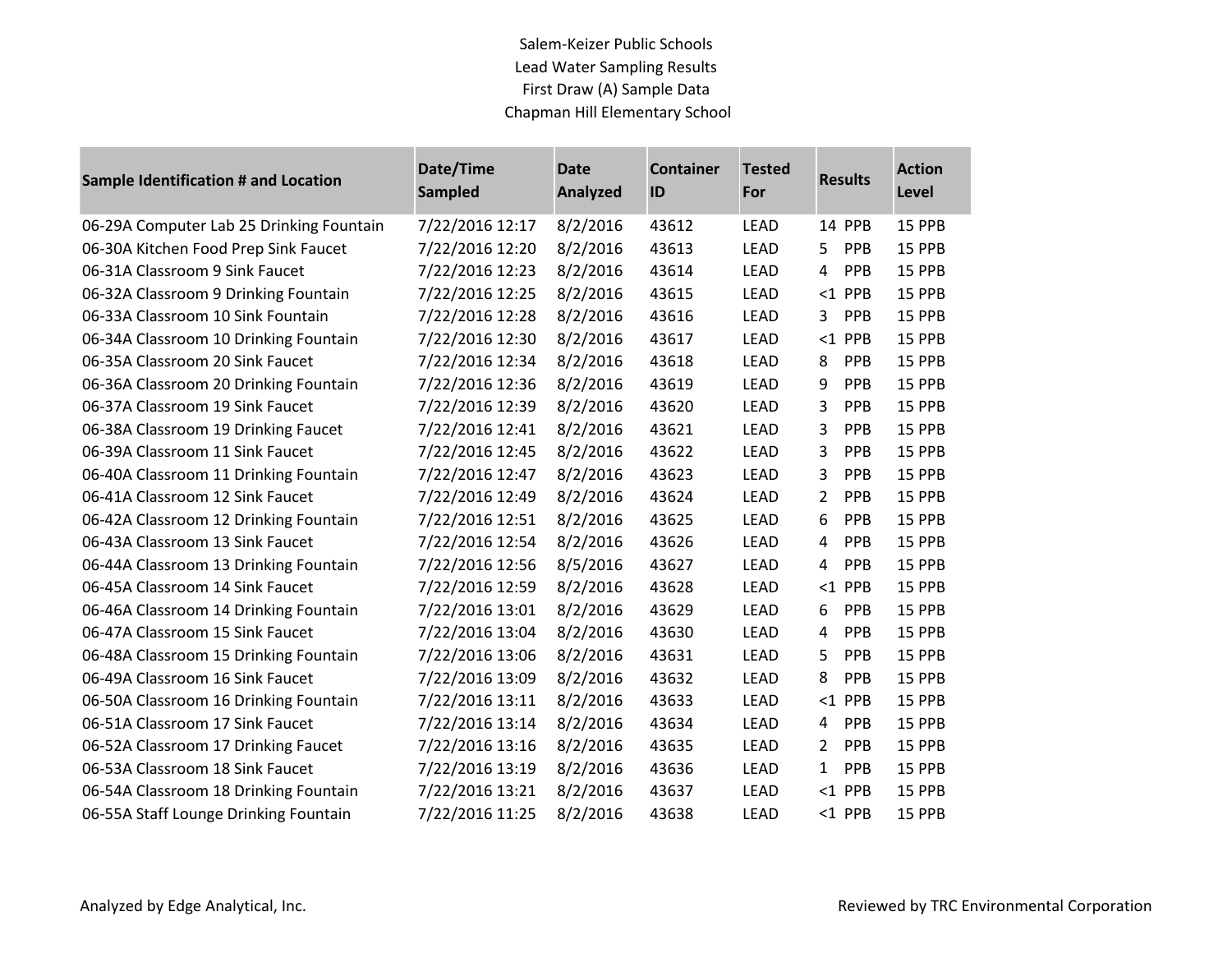| Sample Identification # and Location           | Date/Time<br><b>Sampled</b> | Date<br><b>Analyzed</b> | <b>Container</b> | <b>Tested</b><br>For | <b>Results</b> | <b>Action</b><br>Level |
|------------------------------------------------|-----------------------------|-------------------------|------------------|----------------------|----------------|------------------------|
| EPA Action Level for Lead in Schools is 20 PPB |                             |                         |                  |                      |                |                        |

**SKPS Action Level for Lead is 15 PPB**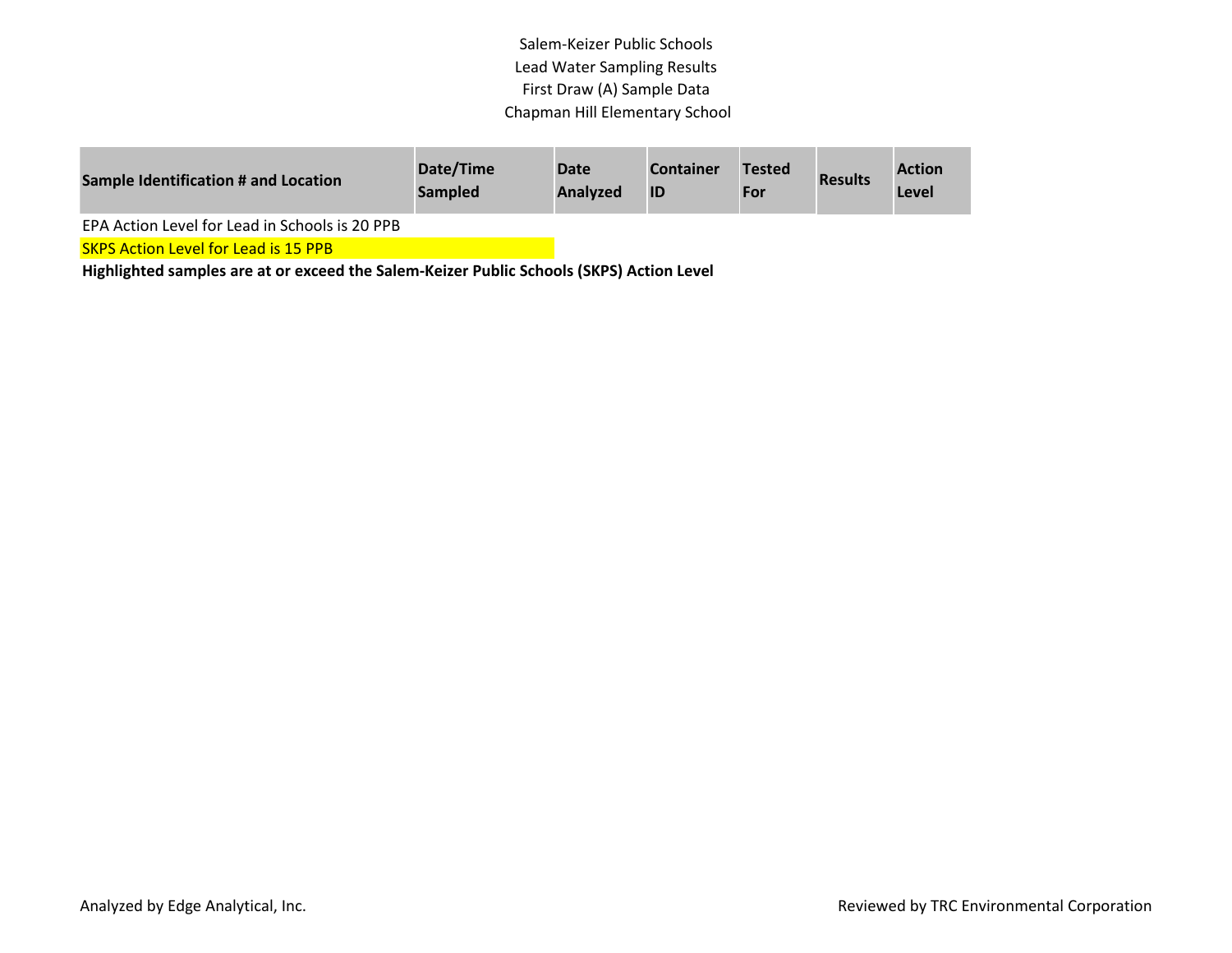| Sample Identification # and Location  | Date/Time<br><b>Sampled</b> | Date<br><b>Analyzed</b> | <b>Container</b><br>IID | <b>Tested</b><br>For |   | <b>Results</b> | <b>Action</b><br>Level |
|---------------------------------------|-----------------------------|-------------------------|-------------------------|----------------------|---|----------------|------------------------|
| 06-08B Art Room Sink Faucet           | 7/22/2016 11:20             | 9/1/2016                | 52927                   | LEAD                 |   | <b>PPR</b>     | <b>15 PPB</b>          |
| 06-11B Classroom 27 Drinking Fountain | 7/22/2016 11:30             | 9/1/2016                | 52928                   | LEAD                 | 4 | <b>PPB</b>     | <b>15 PPB</b>          |

EPA Action Level for Lead in Schools is 20 PPB

SKPS Action Level for Lead is 15 PPB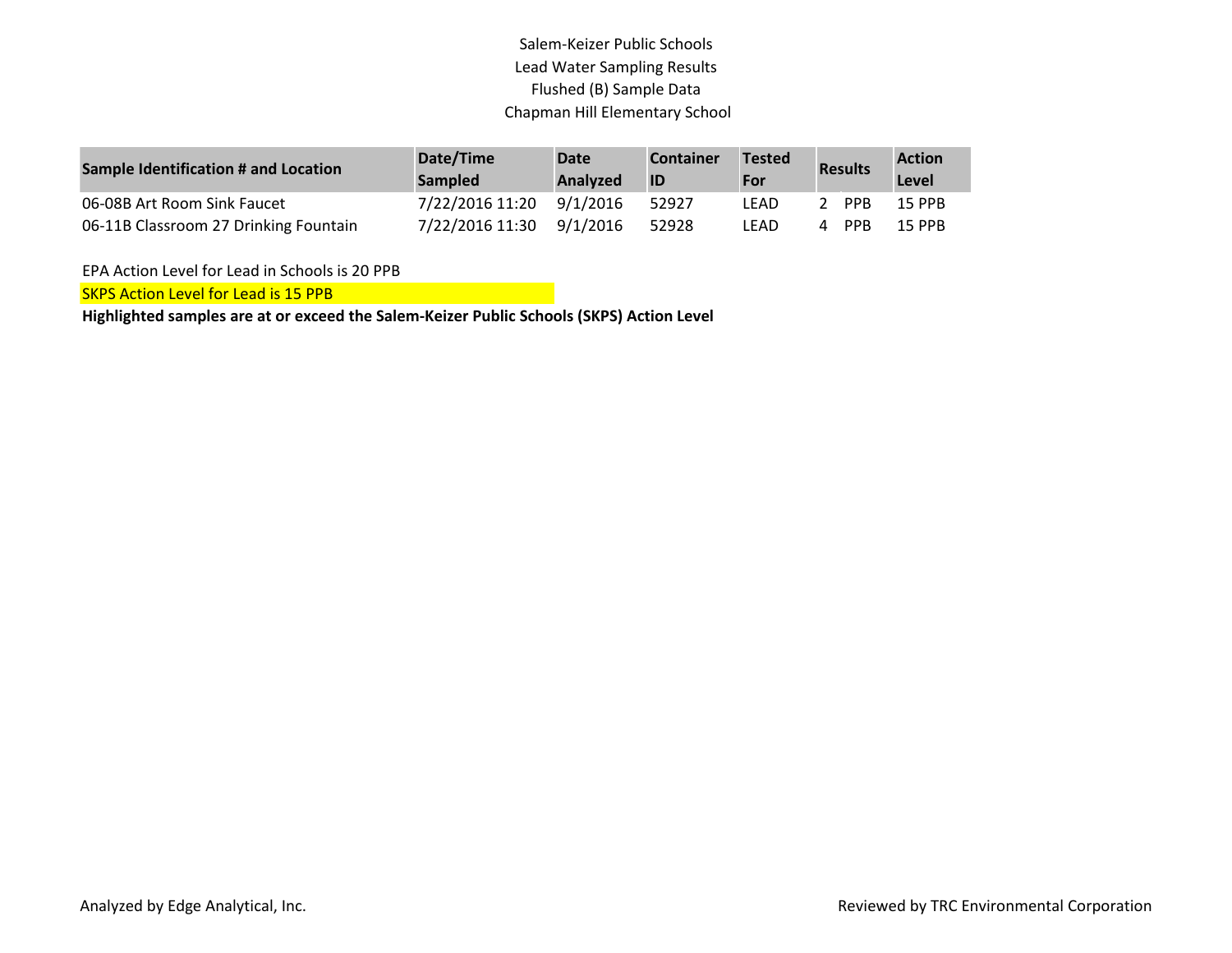| <b>Sample Identification # and Location</b> | Date/Time<br><b>Sampled</b> | <b>Date</b><br><b>Analyzed</b> | <b>Container</b><br><b>ID</b> | Tested<br>For | <b>Results</b> | <b>Action</b><br>Level |
|---------------------------------------------|-----------------------------|--------------------------------|-------------------------------|---------------|----------------|------------------------|
| 06-08C Art Room Sink Faucet                 | 11/4/2016 5:06              | 11/7/2016                      | 67543                         | LEAD          | $<$ 1 PPR      | <b>15 PPB</b>          |
| 06-11C Classroom 27 Drinking Fountain       | 11/4/2016 5:16              | 11/7/2016                      | 67544                         | LEAD          | <b>PPB</b>     | <b>15 PPB</b>          |

EPA Action Level for Lead in Schools is 20 PPB

SKPS Action Level for Lead is 15 PPB